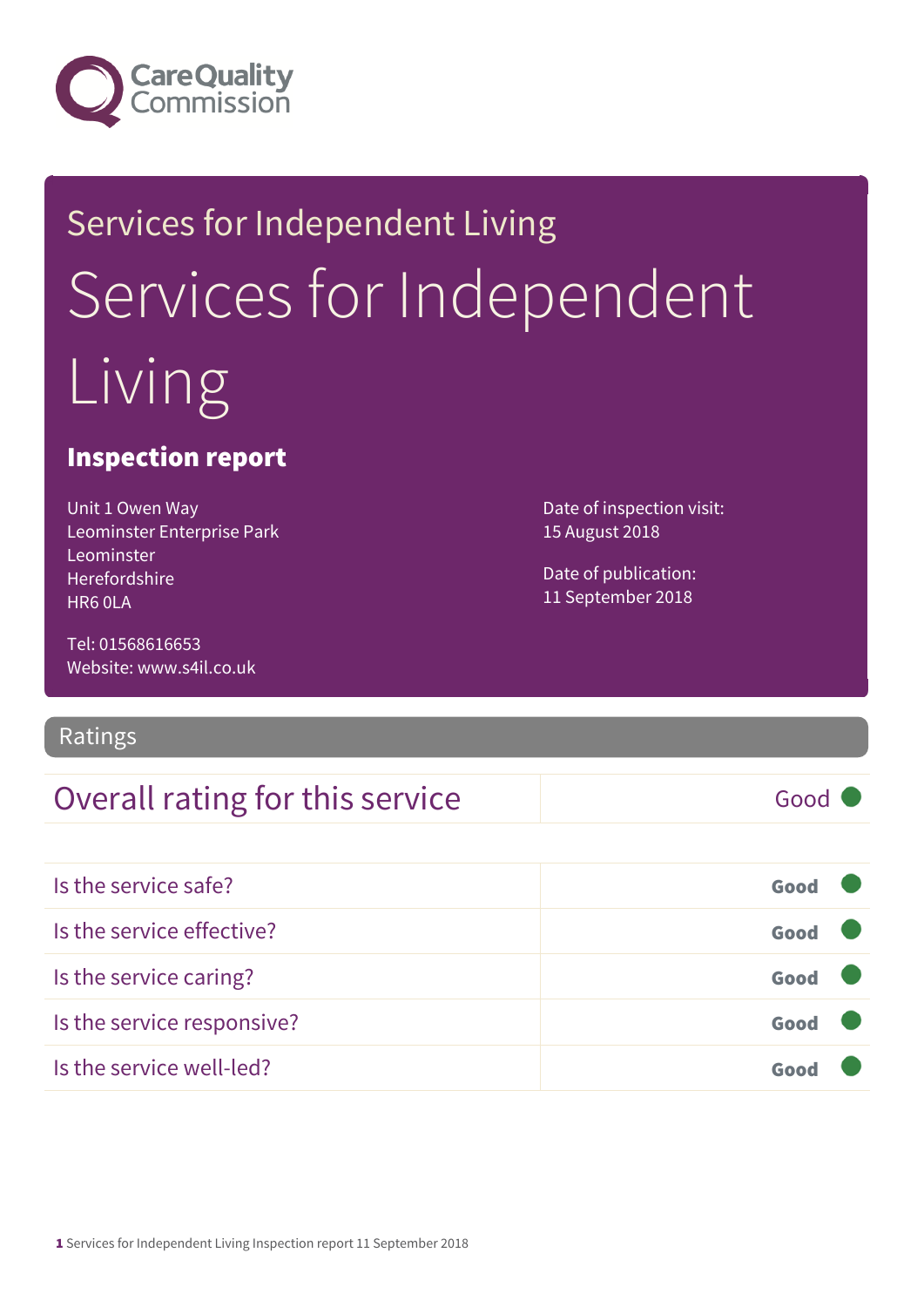## Summary of findings

#### Overall summary

This inspection took place on 15 August 2018, and was announced.

Services for Independent Living provides services that enable people to live independent lives in their own homes within their own community. They support people with learning difficulties, physical impairments, mental health issues including dementia and older people. Services are provided to people living in Herefordshire and the surrounding area. At the time of our inspection the provider was providing personal care and other support for 31 people. Not everyone using Services for Independent Living are at Home receives regulated activity; CQC only inspects the service being received by people provided with 'personal care'; help with tasks related to personal hygiene and eating. Where they do, we also take into account any wider social care provided. At the time of our inspection, the service was providing personal care for 22 people.

At the last inspection on 1 December 2015 November 2015, the service was rated 'Good.' At this inspection we found evidence continued to support the overall rating of 'Good.' This inspection report is written in a shorter format, because our overall rating of the service has not changed since our last inspection.

People continued to feel safe with staff and the support provided by Services for Independent Living. Staff understood their responsibilities to protect people from abuse, discrimination and avoidable harm. Risks to people continued to be managed in a way that protected them and kept them safe from avoidable harm. The provider continued to follow safe recruitment practices to ensure prospective staff were suitable to work with people in their own homes. The provider had systems in place to ensure they reflected on any shortcomings and that improvements were made. The provider had systems and procedures in place to ensure people received their medicines safely and as prescribed.

People continued to receive effective care and support from staff who had the skills and knowledge to meet their needs. People's rights with regards to consent and making their own decisions continued to be respected by staff. People were supported to choose the food and drink they wanted, with regard to healthy diets and balanced nutrition.

Staff who adopted a warm, friendly and caring approach. People felt involved in their own care and staff and managers listened to what they wanted. Staff respected people's privacy and dignity when they supported them and promoted their independence.

People continued to receive care and support that was individual to them. The provider ensured people were provided with information appropriate to their disability, impairment or sensory loss. Support needs were kept under review and people were consulted about whether changes were required. People were encouraged to raise concerns and make complaints and were confident these would be dealt with. People continued to be involved in meaningful and stimulating activities of their choice.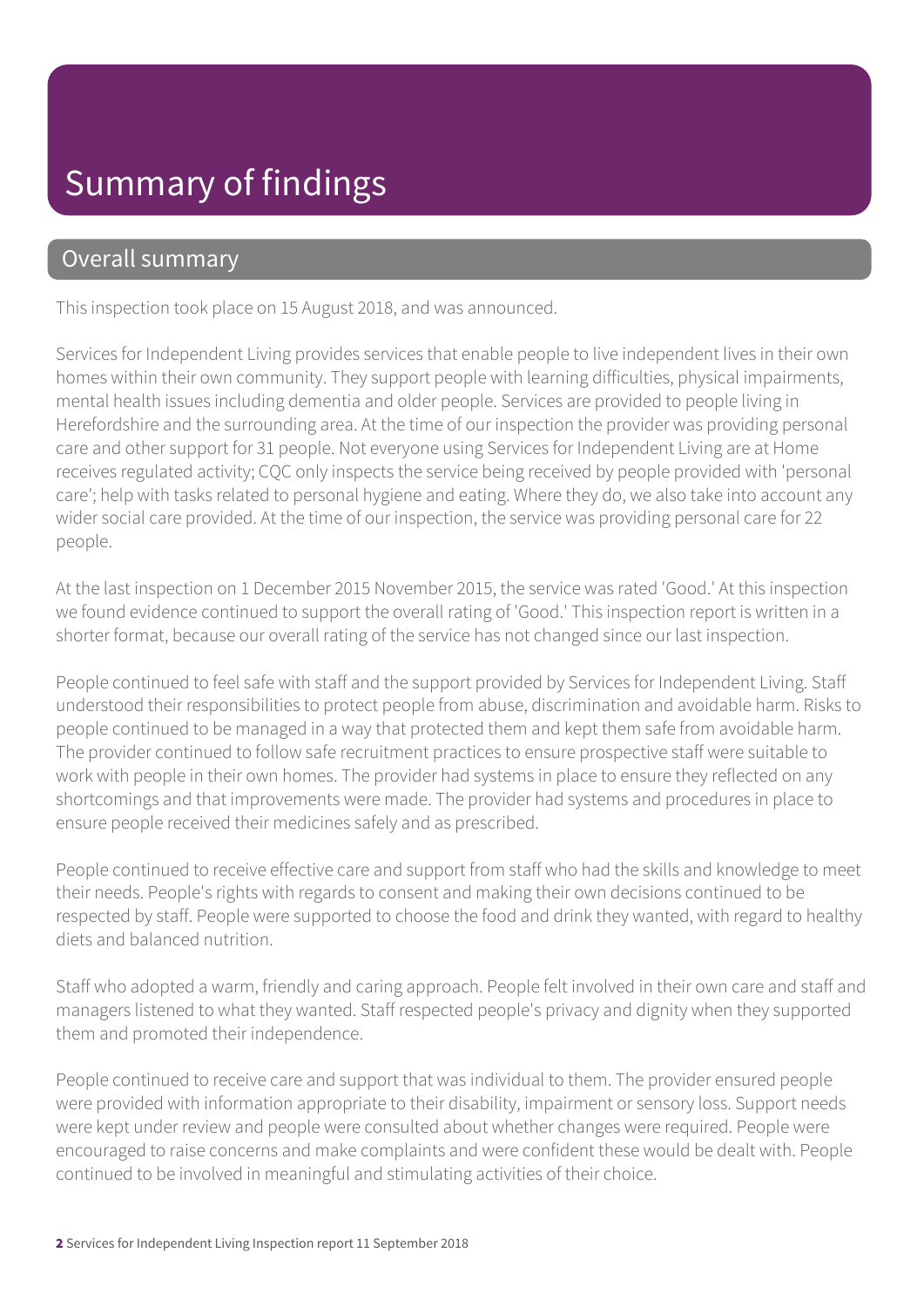Staff describe a culture in which they were able to speak openly with the registered manager and management team. People were listened to when they gave feedback about the service they received. Systems were in place that continued to be effective in assessing and monitoring the quality of the service provided. When concerns were identified the registered manager addressed these matters with staff at team meetings, where good practice and learning was shared. Staff and management worked to strengthen links with people and the local community.

Further information is in the detailed findings below.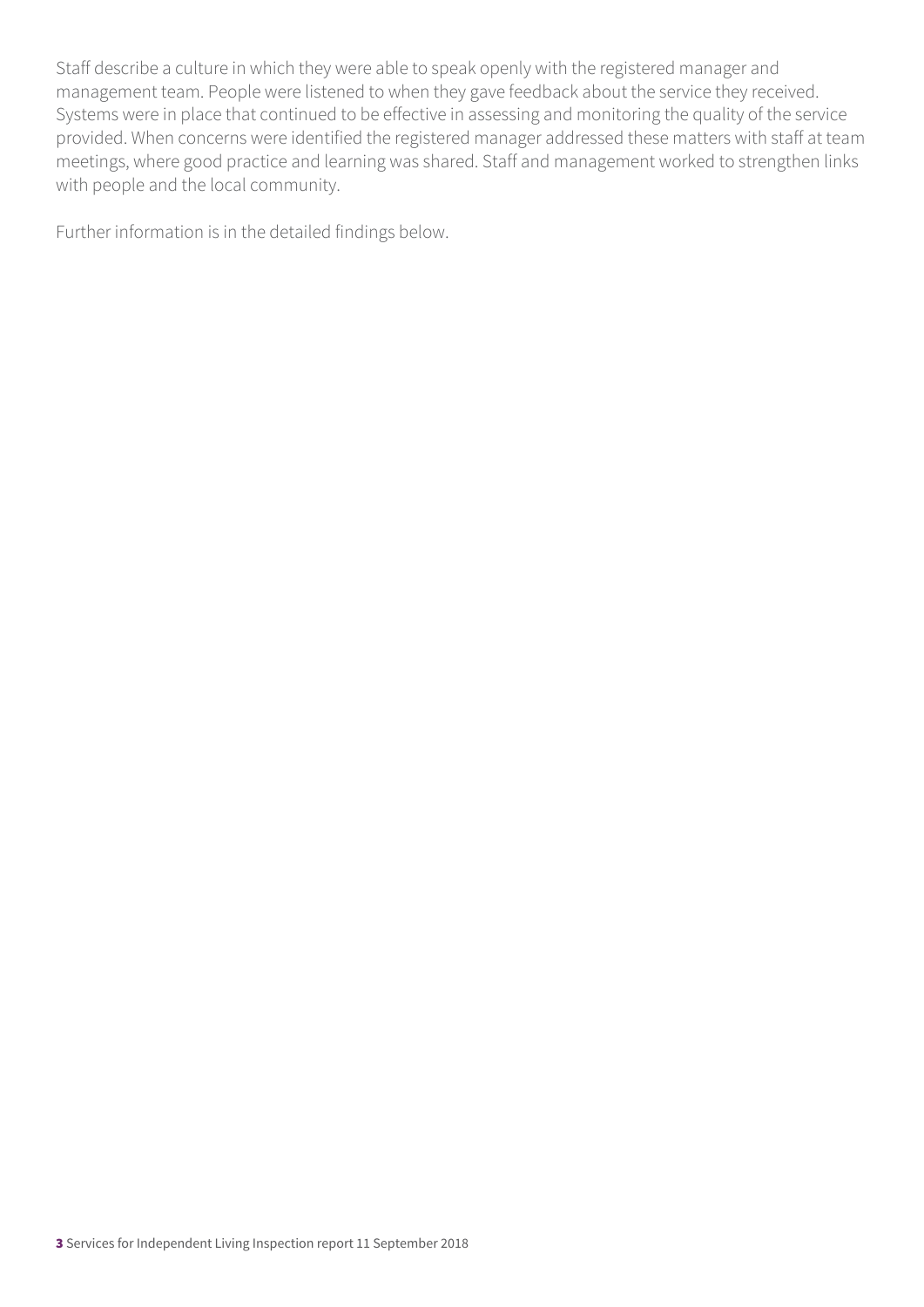#### The five questions we ask about services and what we found

We always ask the following five questions of services.

| Is the service safe?             | Good |
|----------------------------------|------|
| The service remained Safe.       |      |
| Is the service effective?        | Good |
| The service remained Effective   |      |
| Is the service caring?           | Good |
| The service remained Caring.     |      |
| Is the service responsive?       | Good |
| The service remained Responsive. |      |
| Is the service well-led?         | Good |
| The service remains Well-led.    |      |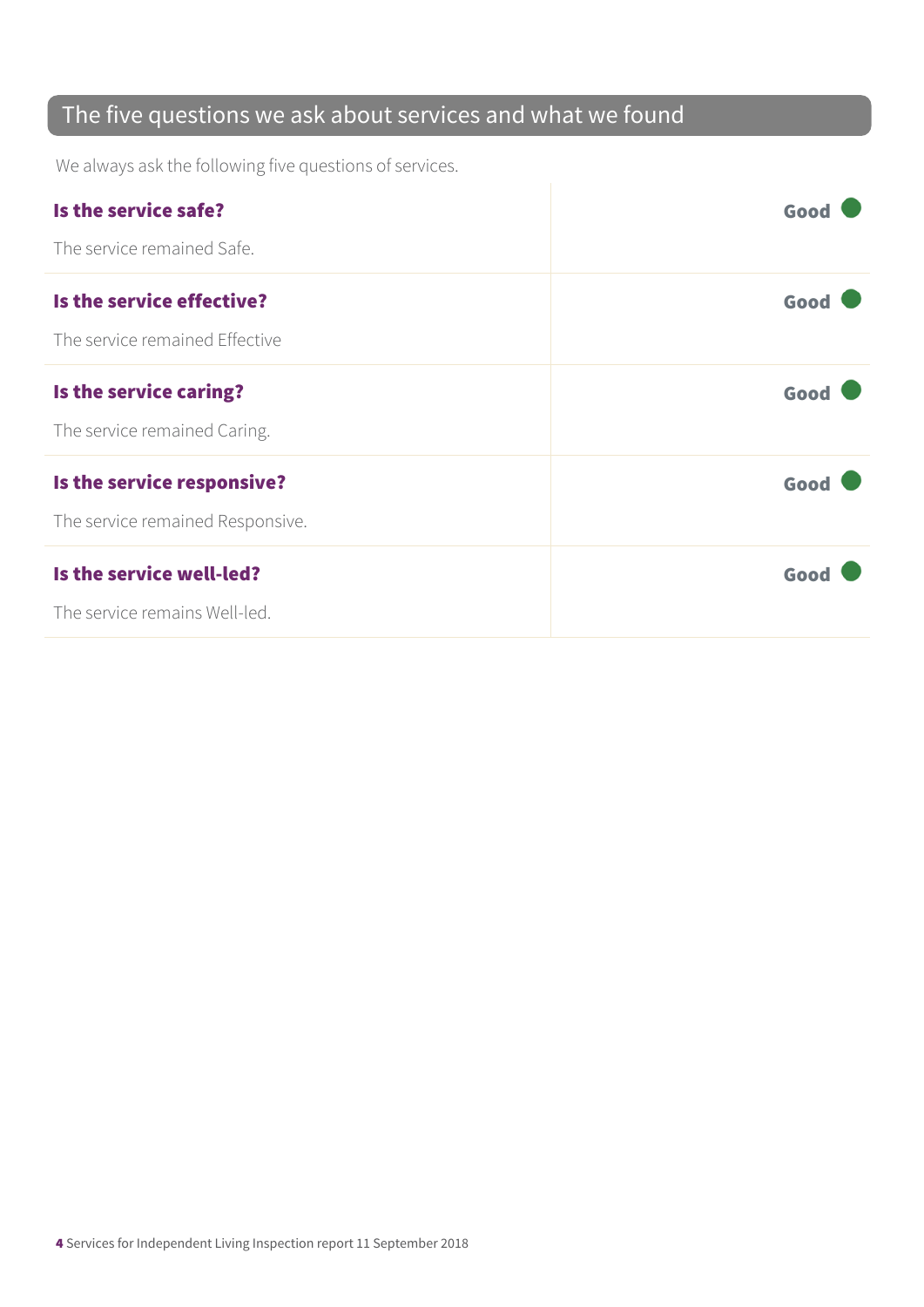

# Services for Independent Living Detailed findings

# Background to this inspection

We carried out this inspection under Section 60 of the Health and Social Care Act 2008 as part of our regulatory functions. This inspection checked whether the provider is meeting the legal requirements and regulations associated with the Health and Social Care Act 2008, to look at the overall quality of the service and to provide a rating for the service under the Care Act 2014.

This inspection took place on 15 August 2018 and was announced. We provided 48 hours' notice of the inspection to ensure management were available at their office to facilitate our inspection. The inspection was carried out by one inspector.

Prior to our inspection, the provider completed a Provider Information Return (PIR). This is a form that asks the provider to give some key information about the service, what the service does well and improvements they plan to make. We took this information into account during our inspection of the service.

As part of the inspection, we reviewed information we held about the service in the form of statutory notifications received from the service and any safeguarding or whistleblowing incidents, which may have occurred. A statutory notification is information about important events, which the provider is required to send us by law. We also asked commissioning teams from local authorities and Healthwatch for any information they had, which would aid our inspection.

At the time of our inspection, the service was providing personal care for 22 people who lived in the Herefordshire area. Some of these people were receiving 24 hour care from the provider. We spent time visiting people in their own homes and asked them and their relatives what they thought about the care they received. We also undertook telephone interviews with people and relatives to gauge their impressions of the quality of care provided. One person chose to write to us with their opinion of the care provided. Some people had difficulty in communicating verbally with us, and therefore conversations were limited. In total, we spoke to five people who used the services and four relatives.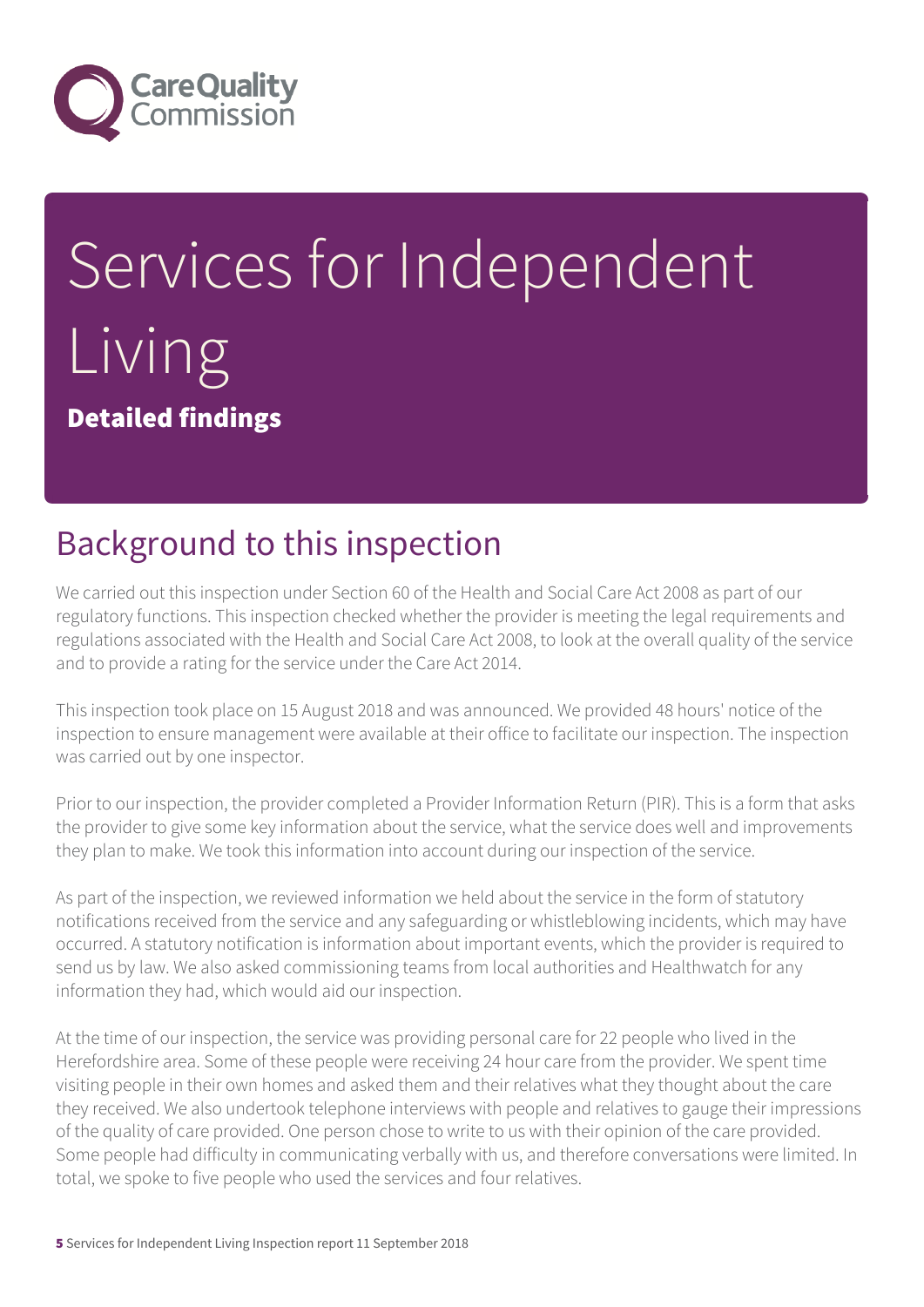At the office, we reviewed three care records about people's care and other records on how the agency was managed. This included medication administration records, personnel and recruitment records, and quality assurance checks.

As part of the inspection, we spoke with the registered manager, the chief executive, the deputy manager, the human resources and training manager, five care staff, and three team leaders.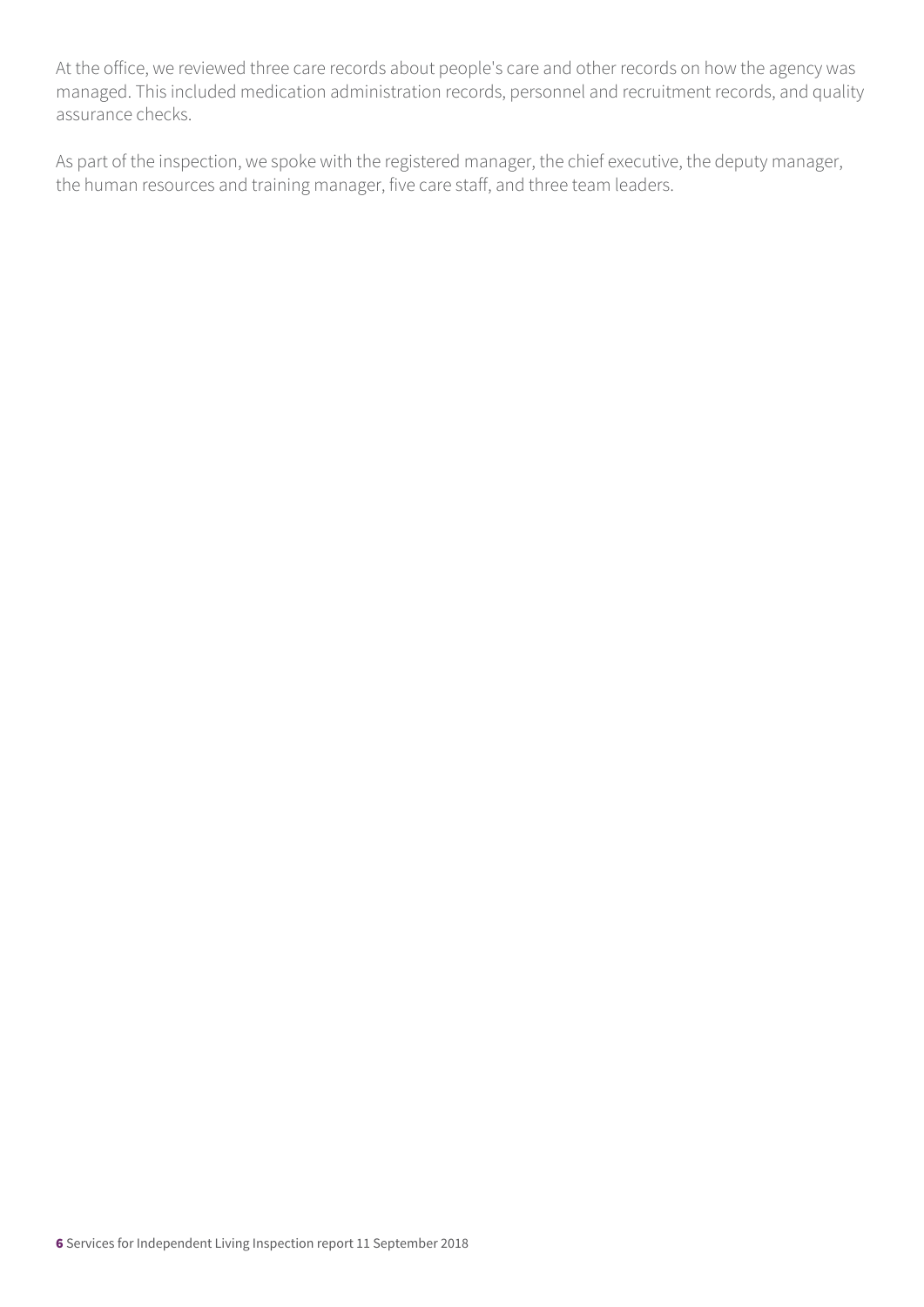## Our findings

People told us they continued to feel safe with staff and the support provided by Services for Independent Living. One person told us, "I feel safe and I'm very happy with them [staff]." Another person said, "I have no worries at all. They [staff] are a really a good company; they are reliable and helpful. They [staff] are outstanding." One relative told us, "Our relative is very safe. Staff seem confident and knowledgeable. When we have been away, we have always been confident that they [relative] are perfectly happy and well looked after."

The risks to people continued to be managed in a way that protected them and kept them safe from avoidable harm. The provider had assessed, recorded and reviewed risks to people's health, safety and wellbeing, which included their nutritional, medication and mobility needs, and any risks associated with long-term medical conditions. Staff were aware of the risks associated with people's care and knew how to keep them safe from harm.

Staff were trained to look out for potential signs of abuse, such as changes in people's behaviour, appearance, and any unexplained marks or bruising. Staff told us they would not hesitate to report any concerns to the management team, and were confident action would be to ensure people were safe. The provider had procedures in place to ensure details of any suspected or actual abuse were shared with appropriate external agencies, such as the local authority, police and CQC.

The provider continued to follow safe recruitment practices to ensure prospective staff were suitable to work with people in their own homes. We saw Disclosure and Barring Service (DBS) and references were completed for new staff prior to starting work with people. A background check called a DBS check is a legal requirement and is a criminal records check on a potential employee's background. The provider undertook three yearly DBS checks on staff to ensure they continued to be safe to work with people.

The provider had systems in place to ensure they reflected on any shortcomings and that improvements were made. The management team monitored accidents, incidents, and 'near misses' to identify any trends as well as any training needs of staff. Lessons learned were discussed at team meetings to prevent reoccurrence and share good practice.

People, their relatives and staff confirmed the staffing levels maintained by the provider meant people's individual needs and requirements could be met safely. One relative said, "I have no issues with staffing. This is the best team of staff we have ever had. They have really got it right with our relative; I can't fault them." Another relative told us their loved one received 24 hour, seven days a week care from the provider. They said staffing was good and reliable, which enabled their relative to be supported effectively. They said they had never experienced any difficulties with absence through sickness.

Staff said they had received guidance and training on infection control and prevention and were satisfied with the range of personal protective equipment (PPE) available, such as gloves and aprons. Staff told us team leaders regularly monitored their practice to ensure they were following correct infection control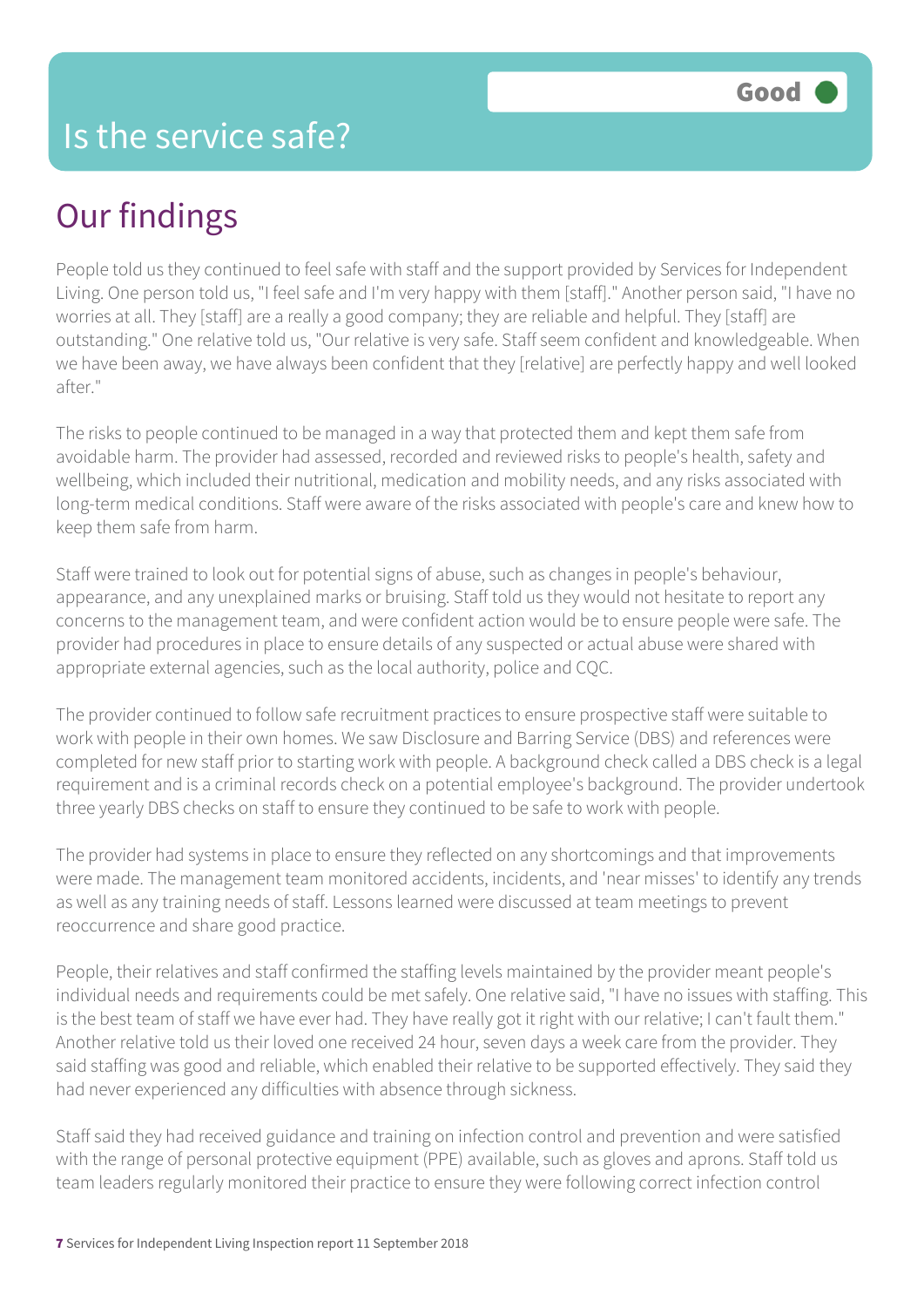#### procedures.

The provider had systems and procedures in place to ensure people received their medicines safely and as prescribed. Staff involved in the handling and administration of medicines received training and underwent periodic reassessment and competency checks. There were systems in place to ensure regular audits of medicines administration and storage were undertaken.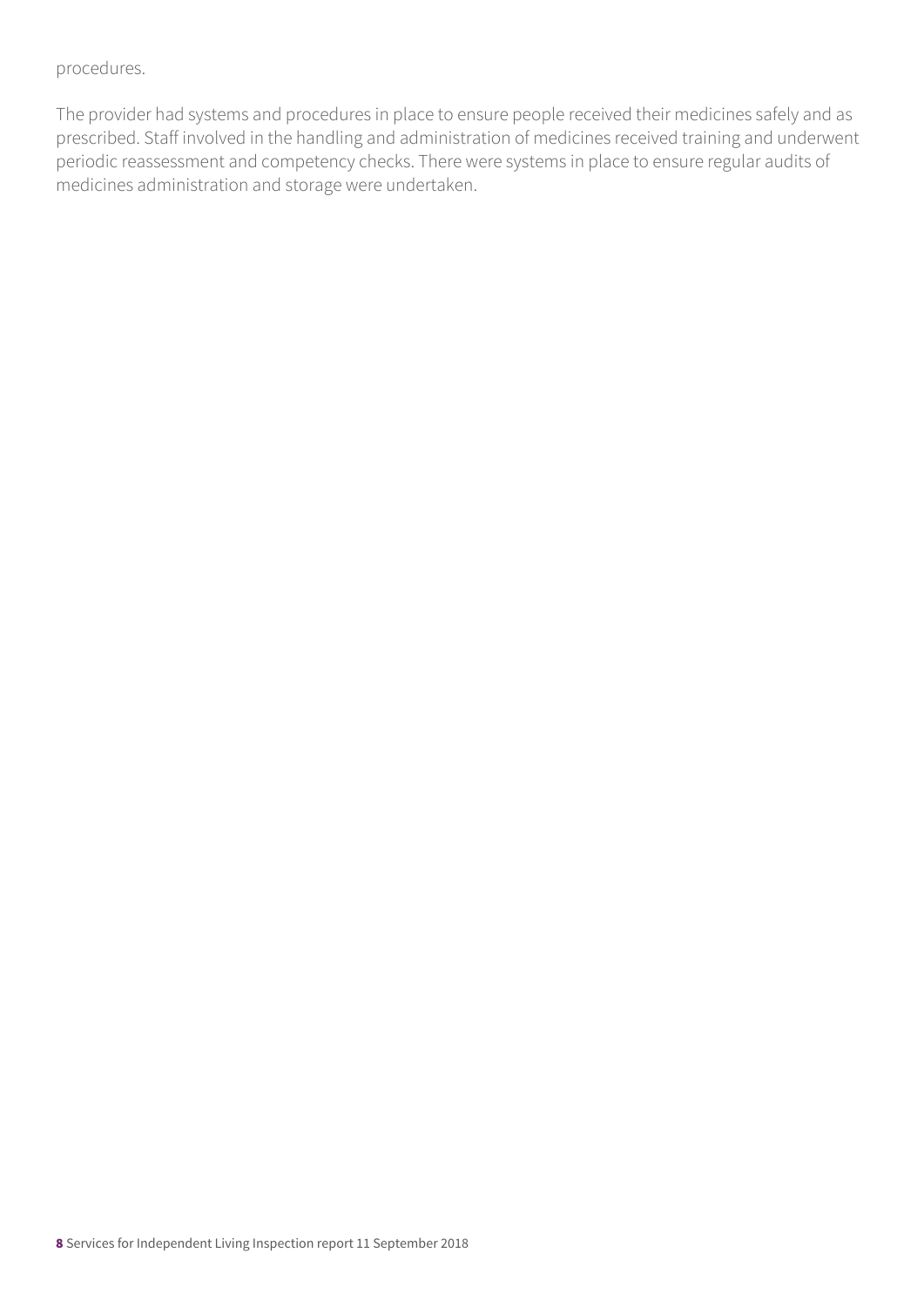### Is the service effective?

# Our findings

People continued to receive effective care and support from staff who had the skills and knowledge to meet their needs. Staff received training to ensure people's protected characteristics were taken into account and to avoid any discrimination in the planning or delivery of people's care. Relatives told us staff were welltrained and knew people's needs. One relative said, "Staff are knowledgeable and capable. They take all [relative's] needs and difficulties into consideration and show amazing responsibility towards my relative and I."

Staff told us their training provided them with necessary skills and knowledge to meet people's needs. One member of staff told us, "Training is excellent and additional training in specific areas is always available." Training was provided by external resources and 'in house' by trained members of the management team. Management team members specialised in specific areas, such as medication, equality and diversity, adult safeguarding, mental capacity and communication. Following an induction programme, which mirrored the key elements of the Care Certificate, staff undertook a rolling programme of training. The Care Certificate is a nationally recognised qualification in social care. Staff also completed other nationally recognised courses in adult social care. The rolling programme of training also reflected staff's duties and responsibilities for meeting people's individual care and support needs. Managers undertook a training programme attaining a Level three qualification in Training and Education. Staff attended regular one-to-one meetings with the team leaders or managers to discuss any additional training or support they may need, and to received constructive feedback on their work performance.

People's rights with regards to consent and making their own decisions continued to be respected by staff. People we spoke with confirmed that staff asked their permission prior to supporting them. Staff and the registered manager understood their responsibilities with regards to the protection of people's rights and what to do when someone may not have the capacity to make their own decisions. Staff had received training and had a good understanding of the Mental Capacity Act (MCA) and were able to describe the principles of the legislation.

People were supported to choose the food and drink they wanted, with regard to healthy diets and balanced nutrition. One relative told us, "They [staff] take our relative shopping and encourage them to have a healthy diet, which is important." Any specific needs or risks associated with people's eating and drinking had been assessed, recorded and managed, with specialist nutritional advice where needed. People continued to be supported to live healthier lives with access to health care services and professionals as required.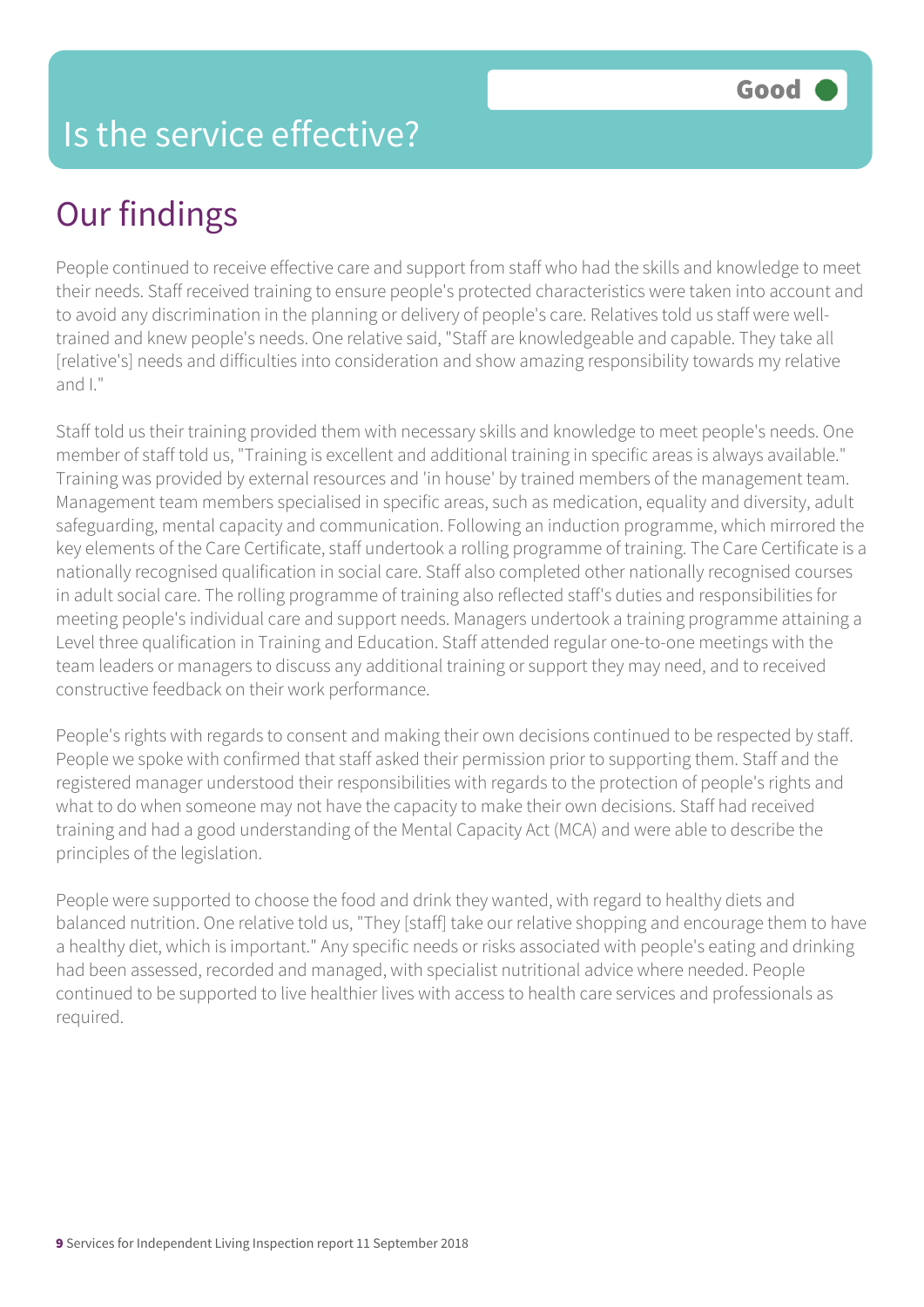# Our findings

People continued to receive support from staff who still adopted a warm, friendly and caring approach. One person told us, "I feel the support workers are very good to me. I think the service is very good." One relative said, "As parents, we are absolutely delighted with the service our relative has. The new manager is brilliant and very approachable. Service user needs are next to her heart." Another relative said, "Staff have a good relationship and understanding of our relative. We are so pleased with the care they get." A third relative told us their loved one had developed a strong relationship with staff, who were now part of the family.

People were supported to express their views and wishes and participate in decision-making that affected them. People's care plans provided staff with clear guidance on their communication needs and preferred methods of communicating with others. People and relatives told us they were listened to by staff and felt able to voice their opinions. One relative said, "We have just reviewed their [relative's] care needs. I feel very involved and listened to by staff. They respect our wishes and encourage us to meet to discuss any concerns." One relative told us they attended all the team meetings with their relative, where they discussed care needs and whether any changes were required. They were always invited and felt listened to and respected by staff.

Staff were able to explain to us the importance of people retaining their independence to support their wellbeing. Staff told us they encouraged people to do as much as they could for themselves, such as food preparation, dressing and personal care. This achieved positive outcomes for people in respect of their own personal confidence.

People told us they were treated with respect and dignity. One relative told us staff were very respectful and never entered bedrooms without first obtaining consent or knocking. People were never made to feel embarrassed whilst receiving personal care and staff ensured people were suitably dressed and covered up. Staff told us they promoted people's dignity and respect through respecting their wishes, and protecting their modesty and privacy during intimate care.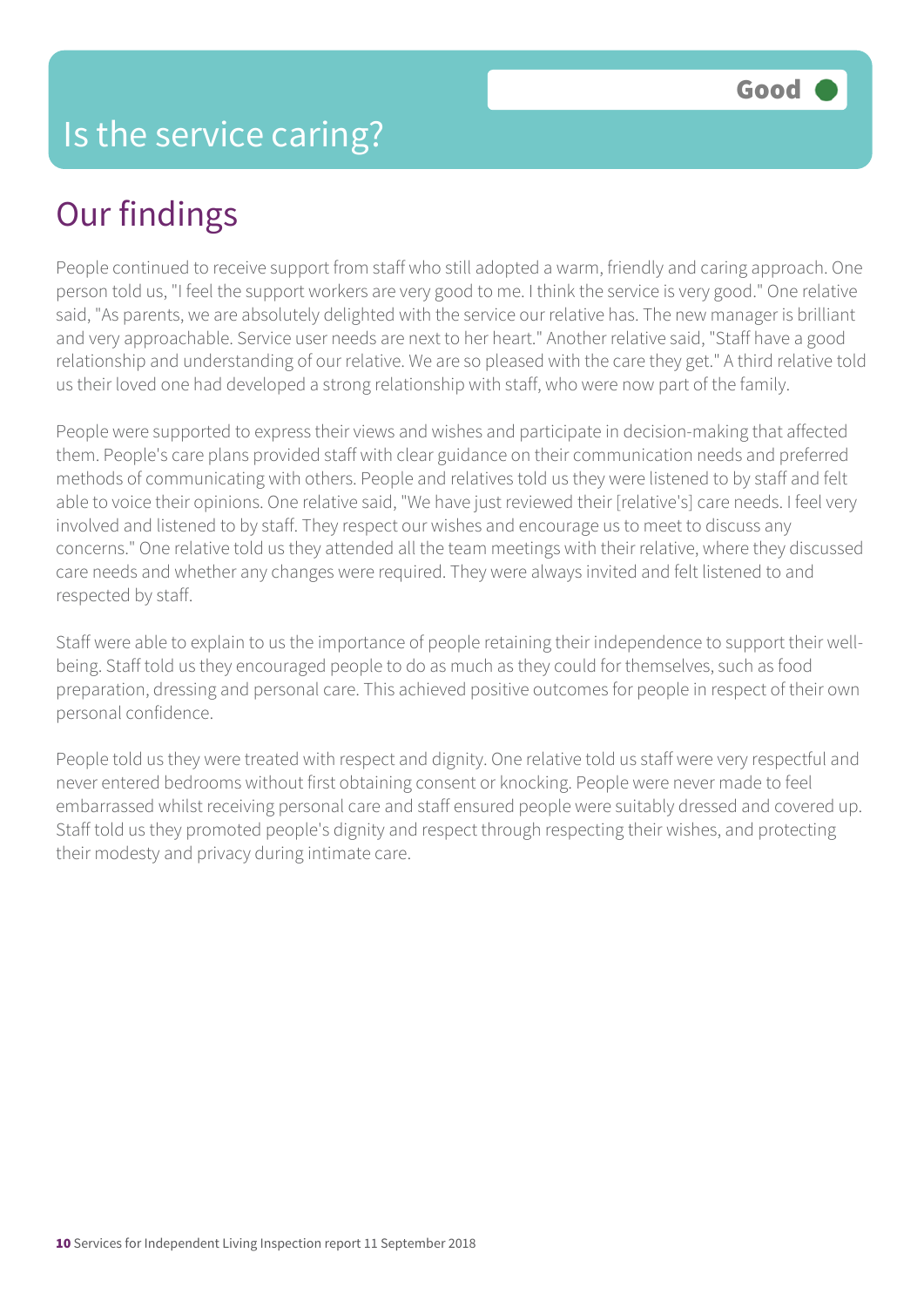### Is the service responsive?

# Our findings

People continued to receive a responsive service that reflected their assessed care and support needs. Relatives told us they had been consulted about their loved one's individual needs and were aware that this information was contained within individual care plans. People received person-centred care and support that reflected their individual needs and requirements. Care files we looked at were complete and had been reviewed and discussed with the people themselves. People's needs were regularly reviewed.

The provider ensured people were provided with information appropriate to their disability, impairment or sensory loss. The registered manager showed insight into the Accessible Information Standard, and we saw people's communication needs had been assessed and recorded. The Accessible Information Standard aims to make sure that people who have a disability, impairment or sensory loss get information that they can access and understand. People's needs were regularly reviewed to ensure any adjustments were made so that they were not disadvantaged, because of their sensory impairment. Such information was recorded in care records and was accessible to all team leaders and support workers who support that person. The provider also told us written communication was available in large print when requested; email correspondence were sent in formats to suit individual requirements; and the provider's website could be viewed in large font. Changes in colour settings enabled people with visual impairments to better access information; and questionnaires not only provide space for written answers, but also enabled responses by use of "smiley" or "sad" faces. We were told some people with sensory impairments had they own specialist electronic devices, which assisted them to access written information, and for one person their device enabled them to hear the spoken words.

Staff demonstrated an awareness of the need to be sensitive and considerate about issues around equality, diversity and human rights. Staff told us they also believed the provider promoted lesbian, gay, bi-sexual and transgender (LGBT) issues, in respect of both people and staff. The provider told us they were fully committed to values that demonstrated they were an inclusive service by actively promoting awareness of equality; diversity; human rights and LGBT rights. People were also invited to attend the Equality and Diversity training to ensure they were not being discriminated against in any way how support was available them if they were. The provider told us EDHR issues were discussed at supervisions and team meetings. Staff attended mandatory training on 'Equality and Diversity' which was provided by the HR Manager. Training was refreshed every two years and with staff being required to complete an assessment after the course to assess their learning.

People and relatives said they were happy and confident to raise any concerns with the registered manager or management team. They had information on how to make a complaint and told us they knew they would be listened to. This information had also been adapted into an accessible format to aid the understanding of the people with sensory impairment.

People continued to be involved in meaningful and stimulating activities of their choice. People were supported in activities in the community such as going on trips, swimming, shopping, bowling and church groups.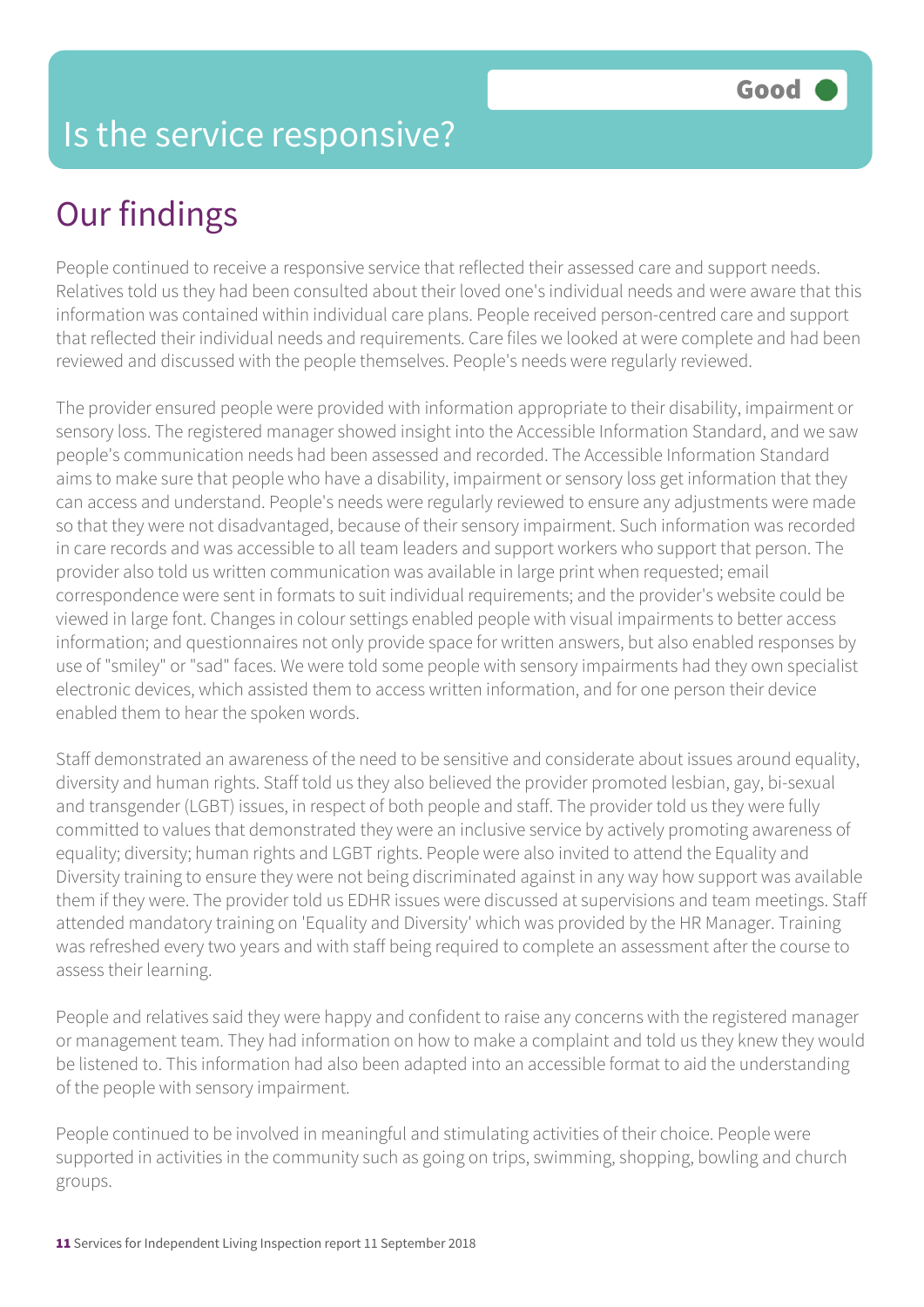The registered manager told us they supported people at the end of their lives and recognised that end of life arrangements and preferences varied from person to person. They told us that in the event of such circumstances, they would work closely with the local Palliative Care Team. Care plans would be updated to reflect the support people required, so that staff would know how best to support them. Advanced care would be put in place to ensure people's needs were identified and addressed and appropriate support and counselling was available.